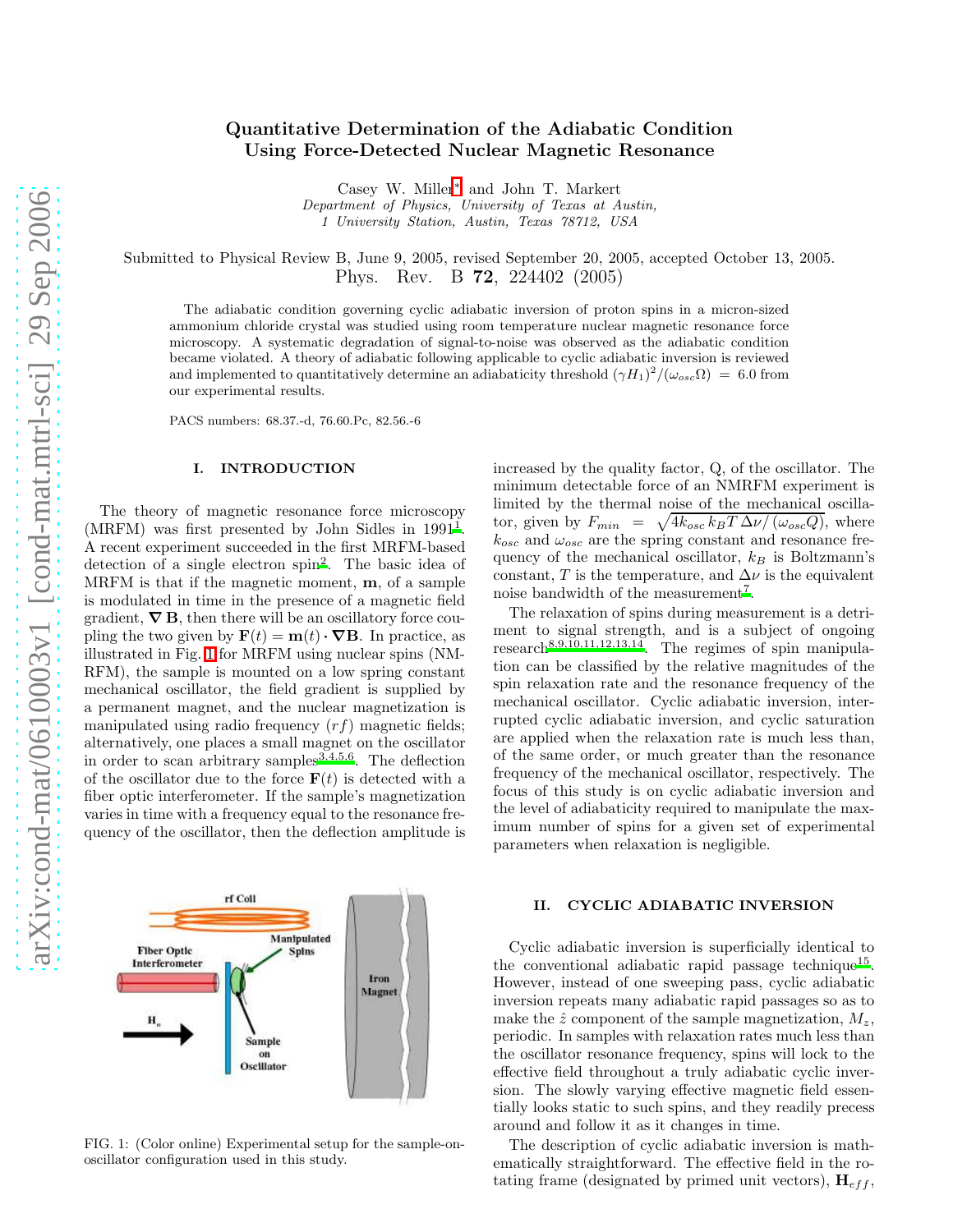can be generically written as  $(H_o - \omega_{rf}/\gamma) \hat{z} + H_1 \hat{x}',$ where  $H_o$  is the total polarizing field,  $\gamma$  is the gyromagnetic ratio of the sample spins, and  $\omega_{rf}$  and  $H_1$  are the angular frequency and magnitude of the rotating  $rf$  field, respectively. Cyclic adiabatic inversion is achieved by frequency modulation (fm) of the  $rf$  field. The carrier frequency is the Larmor frequency of the spins  $\omega_o = H_o/\gamma$ , the modulation frequency is the resonance frequency of the mechanical oscillator  $\omega_{osc}$ , and the fm amplitude is  $Ω.$  The  $\hat{z}$  component of the effective field can thus be written  $H_{eff} \cdot \hat{z} = H_o - (\omega_o + \Omega \sin(\omega_{osc} t))/\gamma$ . The  $\hat{z}$ component of the magnetization of the sample has the same time dependence since the spins are locked to the oscillating effective field. The oscillating sample magnetization in the presence of a field gradient thus results in a time varying force that resonantly excites the mechanical oscillator.

In its simplest form, the adiabatic condition governing cyclic adiabatic inversion says that the effective Larmor frequency of the spins must be much greater than the rate of change of the effective field. Translating this into a specific mathematical statement depends on the particular inversion scheme, but in general can be written as  $(\gamma H_{eff})_{min} \gg (d\phi/dt)_{max}$ , where  $(\gamma H_{eff})_{min}$  is the minimum Larmor frequency of the spins,  $\left(\frac{d\phi}{dt}\right)_{max}$  is the maximum angular frequency of the effective field in the rotating frame, and  $\phi$  is defined by  $\tan \phi = (\mathbf{H}_{eff} \cdot \hat{z})/(\mathbf{H}_{eff} \cdot \hat{x}^{\prime})$ . In our case, we have  $\mathbf{H}_{eff} = (H_1, 0, (\Omega/\gamma) \sin(\omega_{osc}t)).$  Taking  $(\gamma H_{eff})_{min} = \gamma H_1$ , and evaluating the time derivative of  $\phi$ , leads to the statement of the adiabatic condition specific to sinusoidal cyclic adiabatic inversion:

$$
\frac{(\gamma H_1)^2}{\omega_{osc}\Omega} \gg 1.
$$
 (1)

<span id="page-1-0"></span>Written in this manner, the adiabatic condition compares experimental parameters to unity, with a large number implying the adiabatic condition is well met.

Equation [1](#page-1-0) implies the importance of the three major experimental parameters  $ω_{osc}$ ,  $H_1$ , and  $Ω$ . Of these,  $\Omega$  is the most experimentally flexible;  $\omega_{osc}$  is fixed by the structure of the oscillator, and in this experiment a spurious signal artifact associated with the  $rf$  limits  $H_1$ to about 7 G. In contrast,  $\Omega$  can be changed over two decades.

There is a limit to the magnitude of the magnetization we can manipulate for a given set of parameters, even if we assume the adiabatic condition is well met and do not consider relaxation. The time varying  $\hat{z}$  component of the magnetization can be written as

$$
M_z(t) = M_o \frac{\frac{\Omega}{\gamma} \sin \omega_{osc} t}{\sqrt{(\frac{\Omega}{\gamma} \sin \omega_{osc} t)^2 + H_1^2}},
$$

<span id="page-1-1"></span>where  $M<sub>o</sub>$  is the equilibrium sample magnetization following Curie's Law. The maximum manipulable magnetization is thus

$$
\left(\frac{M_z}{M_o}\right)_{max} = \frac{1}{\sqrt{1 + (\frac{\gamma H_1}{\Omega})^2}}.\tag{2}
$$

We see that the maximum magnetic moment per unit volume contributing to a force signal through cyclic adiabatic inversion will always be less than the equilibrium magnetization. The participating magnetization should increase with increasing  $\Omega$ , for all other parameters constant. However, comparison with the adiabatic condition shows that increasing  $\Omega$  decreases the level of adiabaticity. There is clearly a competition between these two that determines the signal strength. If adiabaticity is achieved, the signal should be consistent with Eq. [2.](#page-1-1) Violations of the adiabatic condition would result in deviations from this behavior.

## III. EXPERIMENTAL DETAILS

This proton NMRFM experiment was performed in a uniform 8.073 T external magnetic field in the sampleon-oscillator configuration (Fig. [1\)](#page-0-0). The experiment was performed at room temperature in a vacuum of 15 mTorr. An ammonium chloride (NH4Cl) crystal was mounted onto the head of a double torsional oscillator using a thin glass fiber and N-grease. The sample was a flat cylinder roughly 10  $\mu$ m thick and 25  $\mu$ m in diameter. This salt was chosen for its abundance of protons  $(6.9 \times 10^{22} \text{ H/cm}^3)$  and its long room temperature spinlattice relaxation time ( $T_1 \sim 3$  s). Note that in the short correlation time regime  $T_1 \sim T_{1\rho}$ .

The mechanical oscillator was a single-crystal silicon double torsional oscillator<sup>[16,](#page-4-12)[17](#page-4-13)[,18](#page-4-14)</sup>. The first cantilever mode of the oscillator was used, which had a resonance frequency of 7 kHz, a pressure-limited quality factor of 900, and an estimated spring constant of  $10^{-2}$  N/m. The minimum detectable force at room temperature using a 2.5 Hz measurement bandwidth was thus  $3.3 \times 10^{-15}$  N.

The permanent magnet that provided the field gradient was an iron cylinder that was molded in a zirconium gettered, argon atmosphere arc furnace. The cylinder was 44.0 mm long, and had a radius of 0.76 mm. Modelling was used to estimate the axial field,  $B_z$ , and field gradient,  $\nabla_z B$ . A reasonable estimate of the resonance [s](#page-4-15)lice thickness (i.e., resolution) is  $19$ 

$$
\Delta z = \frac{2\Omega}{\gamma \nabla_z B}.
$$
\n(3)

<span id="page-1-2"></span>For the purpose of this experiment, however, spacial resolution of the sample was not a concern. Accordingly, we chose to operate at a comfortable magnet-tosample distance of 1 mm, where  $\nabla_z$ B was 310 T/m. This field gradient and our fm amplitude range of  $\Omega/2\pi \in [5, 40 \text{ kHz}]$  corresponded to resonance slice<br>thicknesses  $\Delta z \in [0.8, 6.0 \text{ }\mu\text{m}]$ . The field  $\mathbf{B}_z$  at [0.8, 6.0  $\mu$ m]. The field  $\mathbf{B}_z$  at 1 mm was 0.191 T, resulting in a total polarizing field of 8.264 T, and a proton Larmor frequency of 351.8 MHz. Using Curie's Law to calculate the equilibrium magnetization of the sample, and taking the volume of spins contributing to the signal to be  $a\Delta z$ , where a is the cross sectional area of the sample, the theoretical force for  $\Omega/2\pi$  $= 40$  kHz was  $5.7 \times 10^{-14}$  N, leading to a theoretical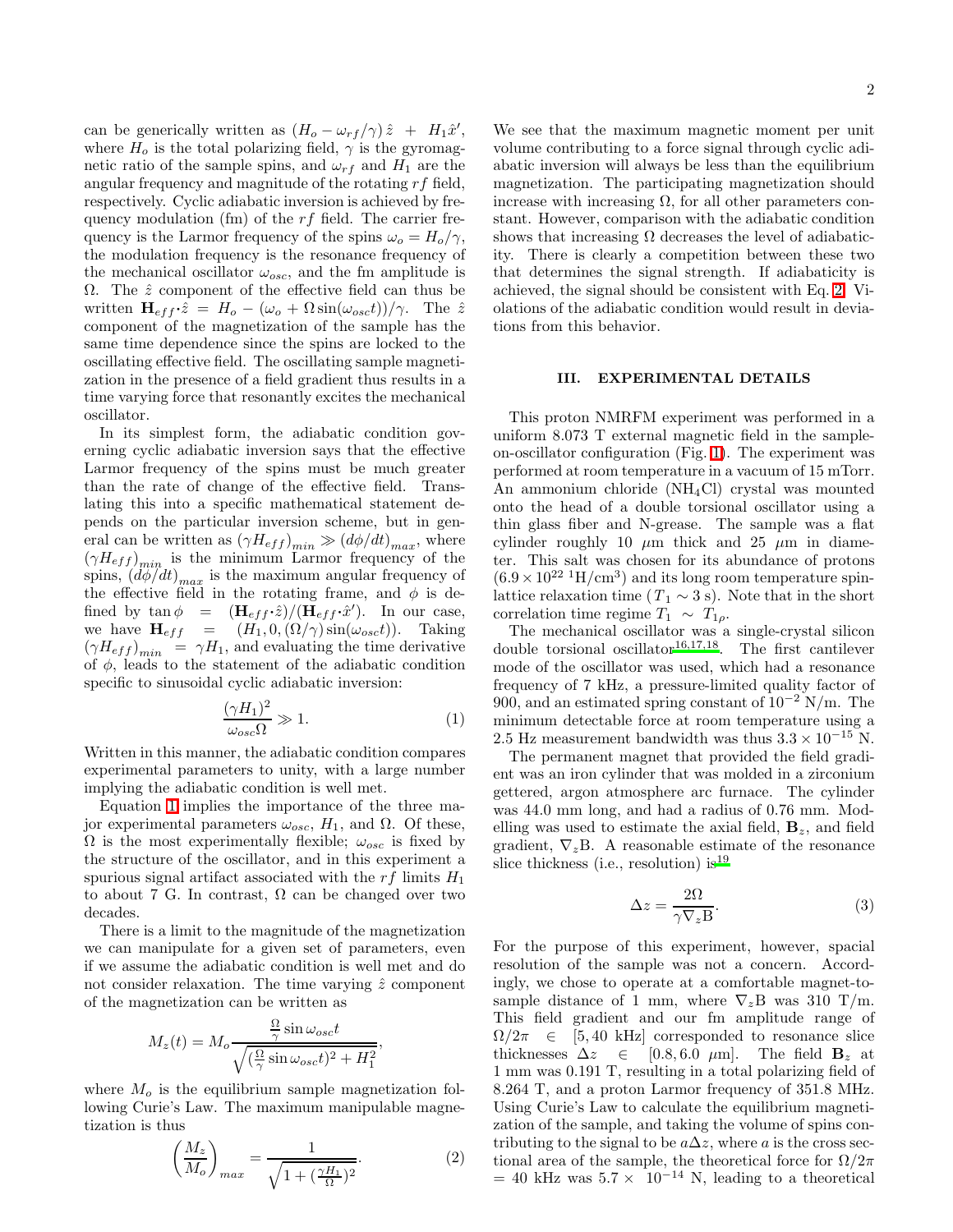

<span id="page-2-0"></span>FIG. 2: (Color online) Normalized SNR as a function of the frequency modulation amplitude. The observed decrease occurs as the adiabatic condition is violated.

signal-to-noise ratio (SNR) of 17; the theoretical SNR for  $\Omega/2\pi = 5$  kHz was 2.

For each value of  $\Omega/2\pi$ , with a constant  $H_1$  of 7 G, the iron magnet was moved in  $3 \mu m$  steps so that the resonance slice scanned through the sample. We performed and averaged 5-8 cyclic adiabatic inversion sequences at each position. The signal from each position was determined using the rms value of a 100 ms long section of the time series, starting ∼30 ms after the oscillator reached its driven equilibrium amplitude. Due to the long relaxation time of proton spins in  $NH<sub>4</sub>Cl$ , the temporal response of the signal showed no degradation over the investigated time scale. The baseline was subtracted from the signal at each position to determine the NMRinduced oscillator amplitude. The NMR origin of the signal was verified by observing the signal shift 100  $\mu$ m when the rf carrier frequency was increased by 1 MHz.

Figure [2](#page-2-0) presents normalized SNR (nSNR) data as a function of the frequency modulation amplitude taken with the resonance slice in the center of the sample. We define nSNR as the experimental SNR normalized by the theoretical SNR for each  $\Omega$ . Using nSNR implicitly accounts for signal changes due to the  $\Omega$ -dependence of both the maximum manipulable magnetization (Eq. [2\)](#page-1-1) and the resonance slice thickness (Eq. [3\)](#page-1-2). Thus, when the measured signal is in accord with the expected signal, nSNR should be independent of the experimental parameters that comprise the adiabaticity factor. The data of Fig. [2](#page-2-0) show such behavior for  $\Omega/2\pi$  of 15 kHz and below. In this region, the maximum number of spins per unit volume were engaged in cyclic adiabatic inversion. In contrast, the adiabatic condition became violated as  $\Omega/2\pi$  was increased above 15 kHz. Here, the effective field moved too rapidly for the proton spins to follow, resulting in a degradation of nSNR. Similar behavior can be inferred from  $^{19}$ F data in CaF<sub>2</sub> from a

previous study<sup>[20](#page-4-16)</sup>. A systematic error in calculating the theoretical signal or theoretical sensitivity is most likely responsible for the nSNR not reaching unity; this error has no  $\Omega$  dependence.

### IV. THEORETICAL FORMALISM

Here we describe a theory set forth by Sawicki and Eberly in the context of quantum optics<sup>[21](#page-4-17)</sup>, but now discussed in the framework of nuclear magnetism and cyclic adiabatic inversion. An essential assumption for the reasonable application of this theory is that the relaxation of locked spins is negligible. This requirement was met in our case as the relevant relaxation times of the proton spins were three orders of magnitude larger than the time for a single inversion  $\pi/\omega_{osc}$ , and more than one order larger than the cyclic adiabatic inversion time series. We propose that the following theory may be applied to multiple inversions without loss of generality when relaxation phenomena may be ignored.

Taking the magnetization in the rotating frame at equilibrium to be  $M=(0,0,1)$ , the time evolution of the Bloch-vector  $M$  is given by

$$
\frac{d\mathbf{M}}{dt} = \gamma \mathbf{H}_{eff} \times \mathbf{M},\tag{4}
$$

<span id="page-2-1"></span>where **M** rotates about the effective field. As a first approximation to cyclic adiabatic inversion, assume the effective field in the rotating frame is uniformly rotating with constant angular velocity A in the  $\hat{x}'\hat{-\hat{z}}$  plane about the vector  $\mathbf{A} = \widetilde{A} \hat{y}'$ . The time evolution of  $\gamma \mathbf{H}_{eff}$  is then

$$
\frac{d(\gamma \mathbf{H}_{eff})}{dt} = \mathbf{A} \times \gamma \mathbf{H}_{eff}.
$$
 (5)

<span id="page-2-2"></span>The effective field then becomes  $\gamma H_{eff}$  $(\pm \gamma H_{eff} \sin At, 0, \pm \gamma H_{eff} \cos At).$  The spin-locking solution that satisfies both Eq. [4](#page-2-1) and Eq. [5](#page-2-2) is  $\mathbf{M} = \pm (\gamma \mathbf{H}_{eff}(t) - \mathbf{A})\xi$ . The constant  $\xi$  has units of time and is under the constraint  $\mathbf{M} \cdot \mathbf{M} = 1$ , which is to say  $(\gamma H_{eff}^2 + A^2)\xi^2 = 1$ , where A is the angular velocity of  $\gamma \mathbf{H}_{eff}$  about A. The exact solution for the Bloch vector in the rotating frame is

$$
M_{x'} = A\xi \sin(t/\xi) \cos(At)
$$
  
-(1 +  $A^2 \xi^2 (\cos(t/\xi) - 1) \sin(At))$ ,  
 $M_{y'} = \gamma H_{eff} A \xi^2 (\cos(t/\xi) - 1)$ ,  
 $M_z = -A \xi \sin(t/\xi) \sin(At)$   
-(1 +  $A^2 \xi^2 (\cos(t/\xi) - 1)) \cos(At)$ .

The object of interest for adiabatic inversion is the probability of spins following  $\gamma H_{eff}$  through a rotation of  $\pi$  radians,  $P_{\pi}$ . Assuming no spin relaxation, a trivial extension of the work of Sawicki and Eberly finds  $P_{\pi}$  for the inversion time  $t = \pi/A$  to be

<span id="page-2-3"></span>
$$
P_{\pi} = 1 - \frac{\Lambda^2}{1 + \Lambda^2} \sin^2 \left(\frac{\pi}{2} \frac{\sqrt{1 + \Lambda^2}}{\Lambda}\right),\tag{6}
$$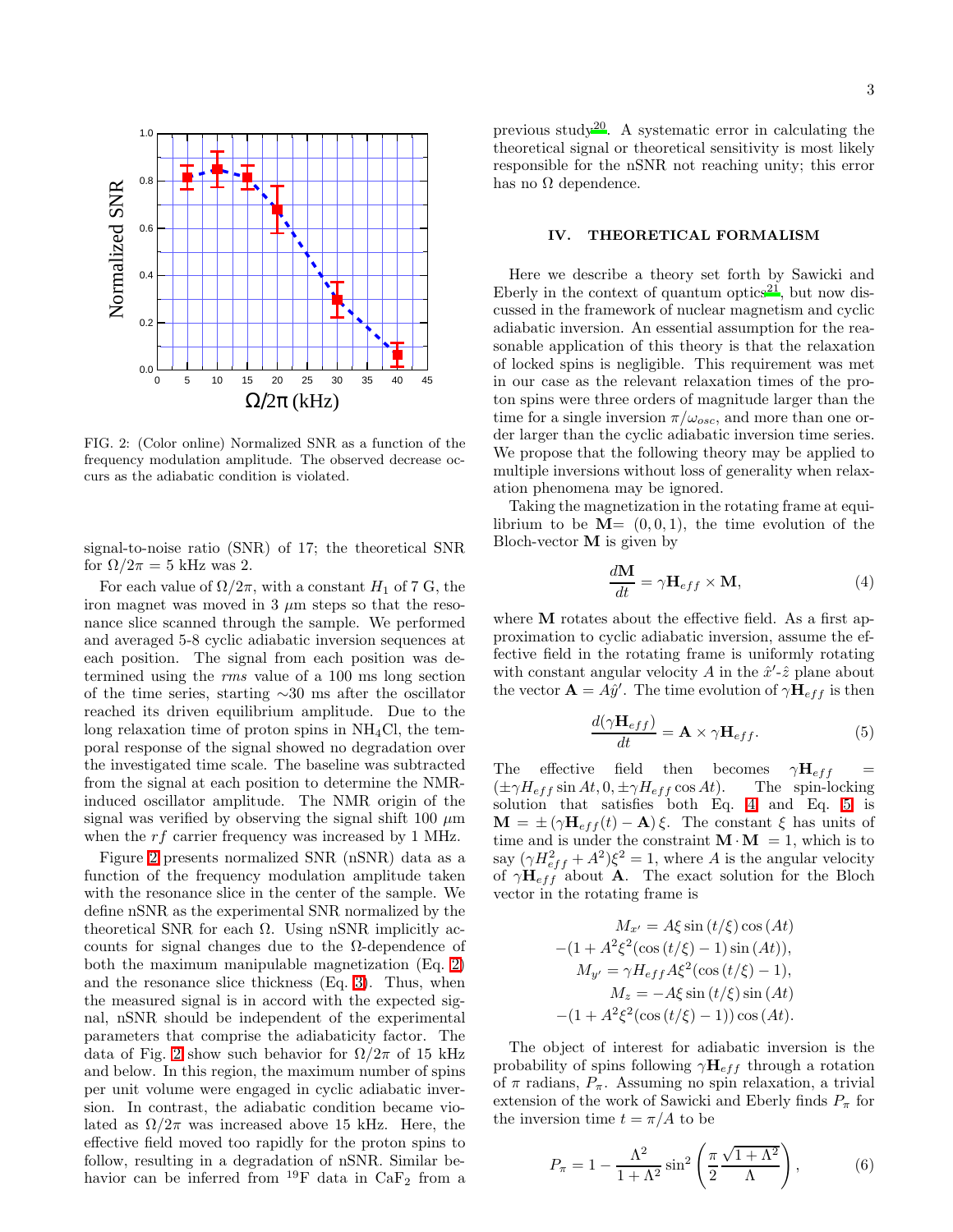

<span id="page-3-4"></span>FIG. 3: (Color online) Fit of experimental data using the adiabatic following theory of Eq. [6.](#page-2-3)

where we have introduced a diabaticity parameter  $\Lambda \equiv$  $A/\gamma H_{eff}$ . This parameter compares the angular velocity of the rotating effective field to the angular velocity of the spins about the effective field. Thus,  $P_{\pi} \to 1$  in the adiabatic limit of  $\gamma H_{eff} \gg A$ , and  $P_{\pi} \to 0$  in the diabatic limit of  $A \gg \gamma H_{eff}$ .

#### V. DISCUSSION

To compare experimental cyclic adiabatic inversion data with Eq. [6,](#page-2-3) we make the identification  $1/\Lambda = (\gamma H_1)^2/(\omega_{osc}\Omega)$ . Furthermore, we introduce two fitting parameters,  $s$  and  $n$ , and make the transformation  $P_{\pi}(\Lambda) \rightarrow s P_{\pi}(n\Lambda)$ . Fig. [3](#page-3-4) shows a least squares fit of our experimental data to this function, where the best fit parameters were  $s = 0.85$  and  $n = 6.4$ . We define the adiabatic threshold as the value of  $(\gamma H_1)^2/(\omega_{osc}\Omega)$  for which the best fit comes within  $1/e$  of its maximum. We thus determine an adiabatic threshold of 6.0 for protons in NH4Cl.

The non-uniform rotation of the experimental effective field makes the adiabatic condition of Eq. [1](#page-1-0) a conservative statement as it considers the minimum Larmor frequency and the maximum angular velocity of the effective field. Experimentally, both of these, and thus the adiabatic factor, are time dependent. The adiabaticity threshold

4

of 6.0 corresponds to the worst case scenario, which is experienced on resonance  $(\mathbf{H}_{eff} = H_1 \hat{x}')$ . Further theoretical development is necessary to define an adiabaticity threshold for non-uniform rotation.

The discrepancy between the specific way in which spins are inverted in this theory and our experiment is a minor one. The theory considers an effective field uniformly rotating in the  $\hat{x}'\text{-}\hat{z}$  plane. Experimentally, only the  $\hat{z}$ -component of  $H_{eff}$  is time-dependent. In fact, the theoretical effective field projected onto the line  $x' = H_1$  is exactly the experimental effective field. If there is true adiabatic following, the spins should follow both descriptions of the effective field equally well. Further, the experiment is only sensitive to the  $\hat{z}$ -component of the magnetization, which is identical in the theory and the experiment. It is thus quite reasonable that this theoretical treatment applies to adiabatic inversion. However, it is curious, and perhaps specific to this type of spin system, that a theory concerning a single  $\pi$  inversion applies to cyclic inversions. Additional research is needed to further elucidate this phenomenon, and to comment on the general applicability of the theory.

### VI. CONCLUSION

We have investigated the level of adiabaticity necessary to perform room temperature cyclic adiabatic inversion of proton spins in an ammonium chloride crystal using nuclear magnetic resonance force microscopy. We observed a systematic degradation of signal-to-noise as the adiabaticity factor decreased below this level. A theory of adiabatic following was discussed to describe cyclic adiabatic inversion in terms of experimentally relevant parameters, and was utilized to quantitatively determine an adiabaticity threshold  $(\gamma H_1)^2/(\omega_{osc}\Omega) = 6.0$  from our experimental results.

#### Acknowledgments

This work was supported by the Robert A. Welch Foundation Grant No. F-1191, the Army Research Office Contract No. DAAD-19-02-C-0064 through Xidex Corporation, and the National Science Foundation Grant No. DMR-0210383. CWM acknowledges an Outstanding Dissertation Award from The University of Texas at Austin Department of Physics.

<span id="page-3-0"></span><sup>∗</sup> Present address: Department of Physics, University of California, San Diego, 9500 Gilman Drive, La Jolla, CA 92093, USA

<span id="page-3-1"></span> $<sup>1</sup>$  J. A. Sidles, Appl. Phys. Lett. 58, 2854 (1991).</sup>

<span id="page-3-2"></span><sup>2</sup> D. Rugar, R. Budakian, H. J. Mamin, and B. W. Chui, Nature 430, 329 (2005).

<span id="page-3-3"></span><sup>3</sup> M. D. Chabot, J. Moreland, L. Gao, S.-H. Liu, and C. W. Miller, J. Microelectromech. Syst. 14, 1118 (2005).